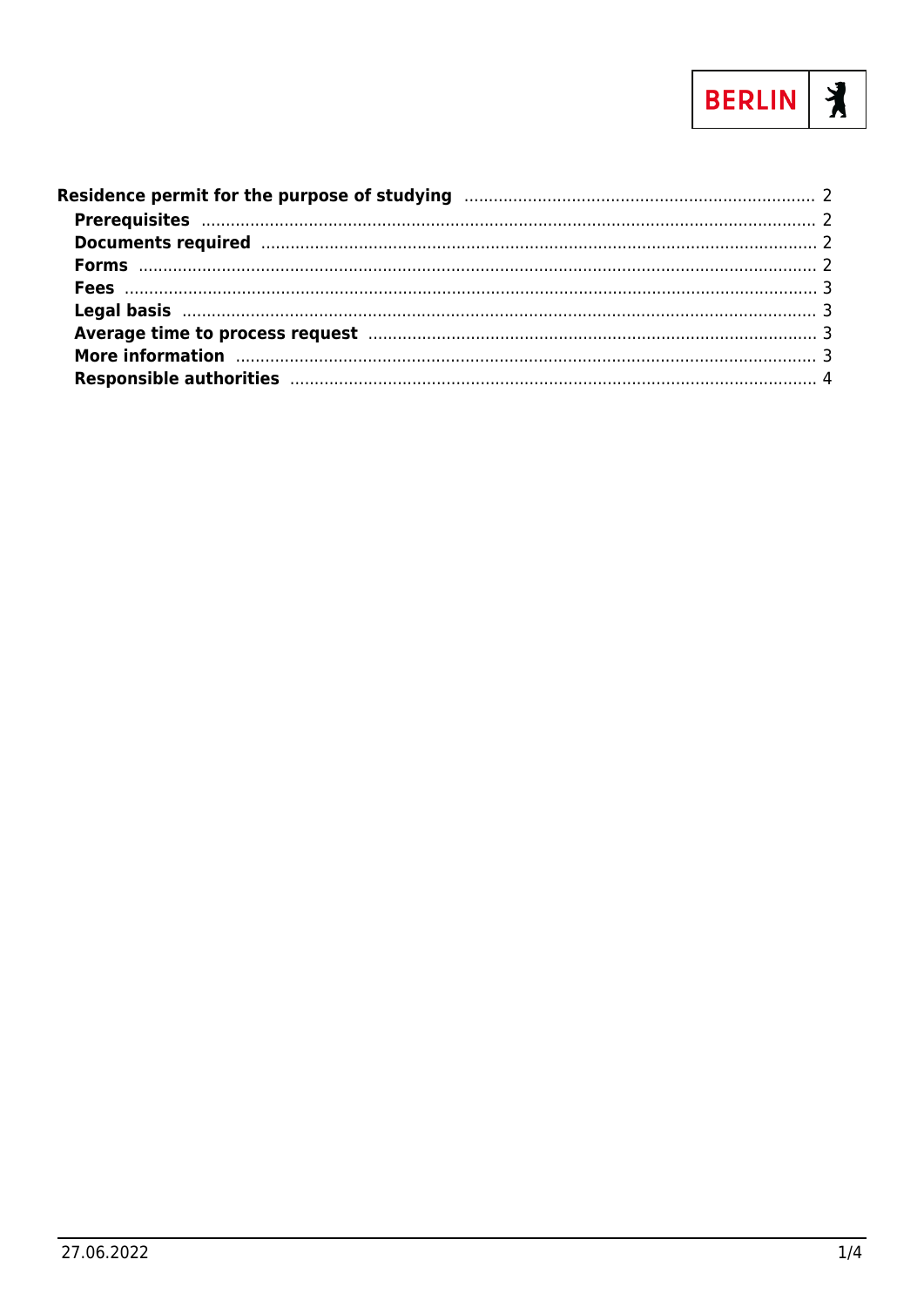# <span id="page-1-0"></span>Residence permit for the purpose of studying

Issuance and extension of a residence permit for the purpose of studying

#### <span id="page-1-1"></span>**Prerequisites**

- **Study place** You must be enrolled or have conditional approval for studying in order to be issued a residence permit.
- **A personal interview is required**
- **Main residence in Berlin**

#### <span id="page-1-2"></span>**Documents required**

- **Valid passport**
- **1 current biometric photo**

([https://www.berlin.de/labo/\\_assets/kraftfahrzeugwesen/foto-mustertafel.pdf\)](https://www.berlin.de/labo/_assets/kraftfahrzeugwesen/foto-mustertafel.pdf) 35mm x 45mm, frontal shot with neutral facial expression and closed mouth, looking straight into the camera, light background

- **Form "Antrag auf Erteilung eines Aufenthaltstitels" (Application for Issuance of a Residence Permit)** Only required for first-time application
- **Proof of secure livelihood**
	- For the initial issue: e.g. blocked account (Sperrkonto) at a German Bank with 10,032.00 euros / submission of a declaration of commitment by a third party on an official form / scholarship / notarized declaration from parents securing the livelihood for the duration of the studies with proof of the income of the parents in the last six months
	- $\circ$  For the extension: bank statements of the last six months
- **Health insurance**

Proof of a secure livelihood must also include sufficient health insurance. Those with statutory health insurance are sufficiently insured. Those with private health insurance must consider the type and extent of their health insurance. For more information, please read the leaflet "Information on adequate health insurance".

- **Certificate of enrolment or conditional approval for studying**
- **Proof of main residence in Berlin**
	- Certificate of registration at the main residence or
	- lease and written confirmation of occupancy from the landlord More on the topic in the section "More information"

#### <span id="page-1-3"></span>**Forms**

- **Antrag auf Erteilung eines Aufenthaltstitels (Application for Issuance of a Residence Permit) - in German, English, French, Italian** ([https://www.berlin.de/formularverzeichnis/?formular=/labo/zuwanderung/\\_as](https://www.berlin.de/formularverzeichnis/?formular=/labo/zuwanderung/_assets/lea-agen1-antrag_engl_frz_ital-112021.pdf) [sets/lea-agen1-antrag\\_engl\\_frz\\_ital-112021.pdf](https://www.berlin.de/formularverzeichnis/?formular=/labo/zuwanderung/_assets/lea-agen1-antrag_engl_frz_ital-112021.pdf))
- **Antrag auf Erteilung eines Aufenthaltstitels (Application for Issuance of a Residence Permit) - in German, Greek, Turkish, Vietnamese**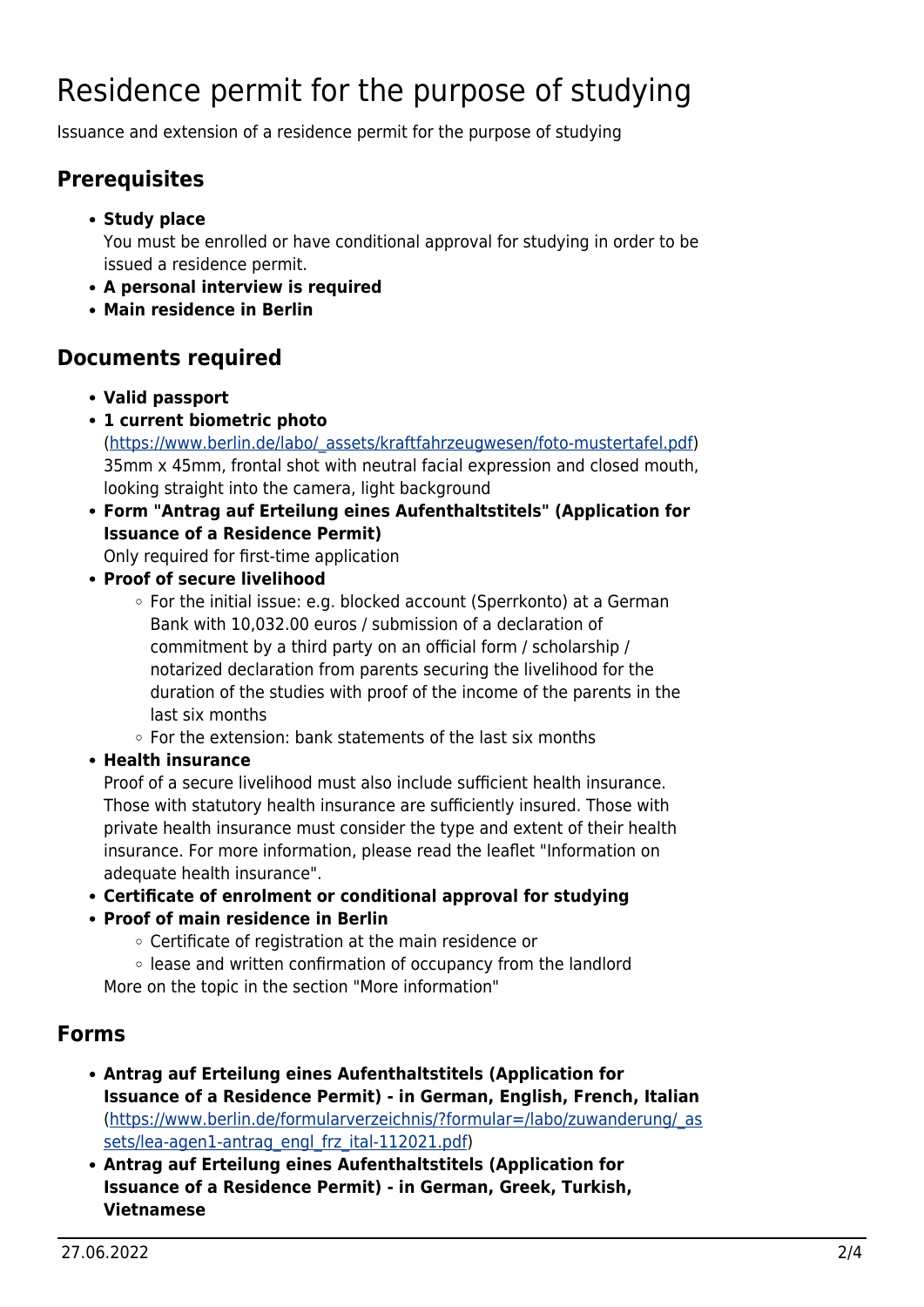([https://www.berlin.de/formularverzeichnis/?formular=/labo/zuwanderung/\\_as](https://www.berlin.de/formularverzeichnis/?formular=/labo/zuwanderung/_assets/lea-agen2-antrag_griech_tuerk_viet-112021.pdf) [sets/lea-agen2-antrag\\_griech\\_tuerk\\_viet-112021.pdf](https://www.berlin.de/formularverzeichnis/?formular=/labo/zuwanderung/_assets/lea-agen2-antrag_griech_tuerk_viet-112021.pdf))

**Antrag auf Erteilung eines Aufenthaltstitels (Application for Issuance of a Residence Permit) - in German, Spanish, Portuguese, Russian**

([https://www.berlin.de/formularverzeichnis/?formular=/labo/zuwanderung/\\_as](https://www.berlin.de/formularverzeichnis/?formular=/labo/zuwanderung/_assets/lea-agen3-antrag_span_port_russ-112021.pdf) [sets/lea-agen3-antrag\\_span\\_port\\_russ-112021.pdf](https://www.berlin.de/formularverzeichnis/?formular=/labo/zuwanderung/_assets/lea-agen3-antrag_span_port_russ-112021.pdf))

- **Antrag auf Erteilung eines Aufenthaltstitels (Application for Issuance of a Residence Permit) - in German, Serbian, Bosnian** ([https://www.berlin.de/formularverzeichnis/?formular=/labo/zuwanderung/\\_as](https://www.berlin.de/formularverzeichnis/?formular=/labo/zuwanderung/_assets/lea-agen4_-antrag_serb_bos-112021_final.pdf) sets/lea-agen4 -antrag\_serb\_bos-112021\_final.pdf)
- **Leaflet "Information on adequate health insurance"** ([https://www.berlin.de/formularverzeichnis/?formular=/labo/zuwanderung/\\_as](https://www.berlin.de/formularverzeichnis/?formular=/labo/zuwanderung/_assets/mdb-f400721-information_f__r_studierende_zur_krankenversicherung___englisch.pdf) [sets/mdb-f400721](https://www.berlin.de/formularverzeichnis/?formular=/labo/zuwanderung/_assets/mdb-f400721-information_f__r_studierende_zur_krankenversicherung___englisch.pdf) information f r studierende zur krankenversicherung englisch.pdf)

#### <span id="page-2-0"></span>**Fees**

- For the first issuance: 100.00 euros
- For each extension: 93.00 euros

Turkish nationals (for first issuance as well as for extension)

- Up to the age of 24 years: 22.80 euros
- From the age of 24 years: 37.00 euros

For scholarship holders: Free of charge (only on a scholarship from German public funds, a German foundation or a program financed by the EU)

## <span id="page-2-1"></span>**Legal basis**

**Aufenthaltsgesetz (AufenthG) § 16b Abs. 1** ([https://www.gesetze-im-internet.de/englisch\\_aufenthg/englisch\\_aufenthg.ht](https://www.gesetze-im-internet.de/englisch_aufenthg/englisch_aufenthg.html#p0275) [ml#p0275\)](https://www.gesetze-im-internet.de/englisch_aufenthg/englisch_aufenthg.html#p0275)

#### <span id="page-2-2"></span>**Average time to process request**

Around 5–6 weeks

A personal visit four to six weeks before the existing temporary residence title expires is best. If possible you should book an appointment for this.

## <span id="page-2-3"></span>**More information**

- **Certificate of registration at the main residence (Meldebestätigung)** (<https://service.berlin.de/dienstleistung/120686/>)
- **Example: confirmation of occupancy from the landlord** ([https://www.berlin.de/formularverzeichnis/?formular=/labo/zentrale-einwohn](https://www.berlin.de/formularverzeichnis/?formular=/labo/zentrale-einwohnerangelegenheiten/_assets/mdb-f402544-20161102_wohnungsgeberbestaetigung.pdf) [erangelegenheiten/\\_assets/mdb](https://www.berlin.de/formularverzeichnis/?formular=/labo/zentrale-einwohnerangelegenheiten/_assets/mdb-f402544-20161102_wohnungsgeberbestaetigung.pdf)[f402544-20161102\\_wohnungsgeberbestaetigung.pdf\)](https://www.berlin.de/formularverzeichnis/?formular=/labo/zentrale-einwohnerangelegenheiten/_assets/mdb-f402544-20161102_wohnungsgeberbestaetigung.pdf)
- **Information from the German Federal Foreign Office on the blocked account (Sperrkonto)** (<https://www.auswaertiges-amt.de/en/sperrkonto/388600>)